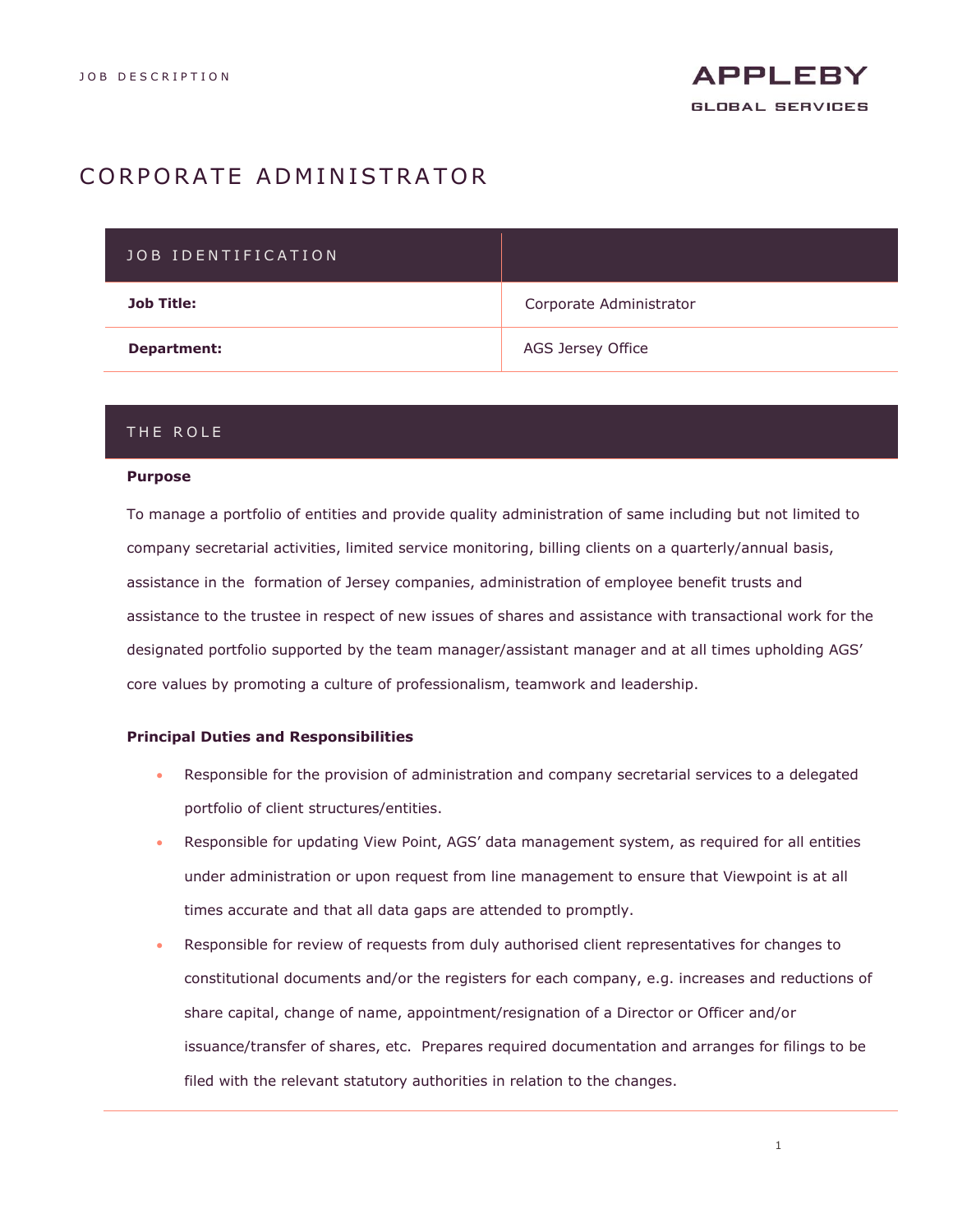- Maintains the relevant registers for all entities in allocated portfolio of clients plus upon request from line management to ensure that they can be printed and promptly prepared for certification if required by members of the legal team or the duly appointed client representative
- Manages business intelligence, including capturing all contact details (where appropriate) and business development related activity within relevant systems in accordance with internal policies and procedures if requested to do so by line management.
- Files documents as appropriate in the physical files of the company and maintains electronically the records in ViewPoint when receiving general mail and documents from the client, the Companies Registry & the responsible Lawyer, etc.
- Drafts Minutes/Resolutions under guidance of line management and/or with the assistance from the legal team at Appleby in relation to the allocated portfolio of clients.
- Seeks guidance, as necessary, from line management, and other team members where appropriate, in relation to the provision of corporate administration services.
- Ensures that all annual confirmation statements for allocated portfolio are submitted to the Jersey Registry on time each year and that Jersey Tax Returns are submitted to the Comptroller of Income Tax before the 31st December each year. .
- Monitors WIP on a monthly basis to ensure that it is in line with fee agreement, provides a statement of same to clients if requested and ensures invoices are prepared and issued quarterly/annually as per the fee agreement, follows-up on any outstanding invoices on a regular basis and escalates any fee issues to line management on a timely basis.
- Follows-up on missing CDD as necessary to make sure each company is compliant and/or requests the necessary CDD documents where changes have occurred, for example in the Directors and/or Members of companies within the allocated portfolio. Requests assistance from line management or compliance team members as needed.
- Completes time recording on a daily basis to record 7 hours per day either through recording billable or non-billable time..
- Contributes to the concept of 'teamwork' and displays a positive, can do attitude.
- Performs any other tasks as reasonably requested by line management.